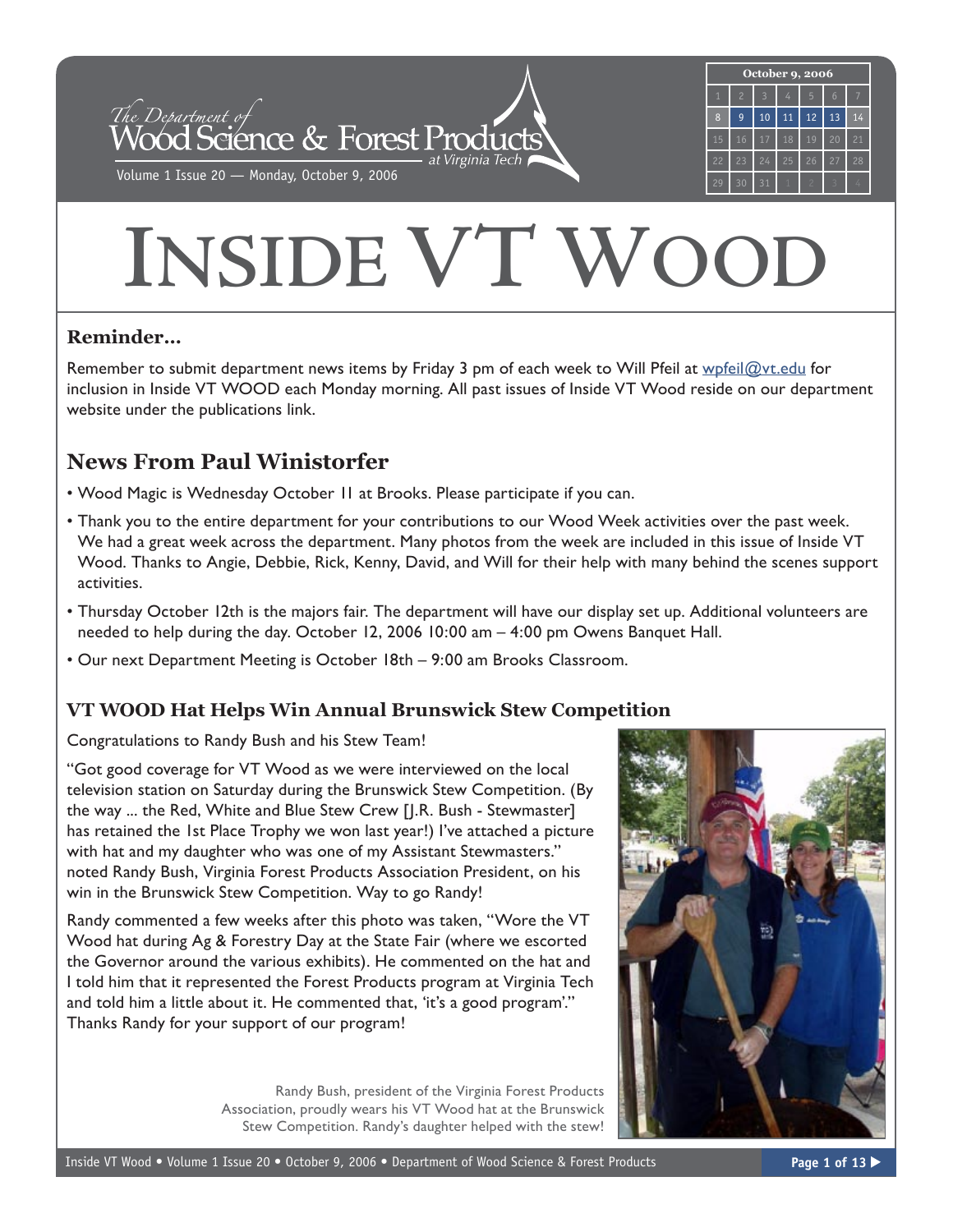## **Wood Magic This Wednesday, October 11**

#### by Audrey Zink-Sharp

Wood Magic 9 is THIS Wednesday, October 11. This means that there is no parking at Brooks until after 2:30 p.m. that day. Parking is available at the Corporate Research Center, and the Airport folks are kind enough to offer us parking as well. Or maybe you wish to ride the bus that day.

It also means that there will about 200 children, teachers, and guests at Brooks from 9:00 that morning until about 2:00 that afternoon. Please keep that in mind when you plan your day or go about your day at Brooks Wednesday, Oct. 11. We use most of the facilities, classrooms, and labs (and people!) at Brooks during that time. Hopefully this will not conflict with teaching and research too much for those few hours.

Rain or shine, Wood Magic 9

## **World Trade of Forest Products**

by Bob Smith

I taught a one-half day course for the Virginia Dept. of Forestry at their in-service training at the Skelton 4-H Center on Smith Mountain Lake on "World Trade of Forest Products" on Sept. 28th.

## **Center for Forest Products Marketing and Management Meeting Recap**

by Bob Smith

The Center for Forest Products Marketing and Management held their annual meeting on Oct. 4th. Over 25 members and staff participated in the session which include updates on Center programs and presentations from faculty and students. Patrick Altham was awarded a plaque for his service as Chairman for the past two years. Don Bright from Morgan Lumber Company will serve as the new Chairman and Brent Wood from Rex Lumber Company will serve as Vice-Chair for the next two years. During the evening reception 14 students were awarded over \$18,000 in scholarships.

## **WS&FP and CNR Graduate Student Numbers for Fall 2006**

by Bob Bush

|             | <b>Masters</b> | Doctoral            | Total         |
|-------------|----------------|---------------------|---------------|
| <b>FIW</b>  | 23             | 24                  | 47            |
| <b>FOR</b>  | 33             | 31                  | 64            |
| <b>FPR</b>  | 13             | 14 (8 FPR + 6 MACR) | 27            |
| <b>GAEA</b> | <b>NA</b>      |                     | $\mathcal{P}$ |
| <b>GEOG</b> | 25             | <b>NA</b>           | 25            |
| <b>MNR</b>  | 53             | <b>NA</b>           | 53            |
| Total       | 147            | 71                  | 218           |

This level (218 students) is an all-time record for the College.

## **General Announcements**

(1) Registration is still being accepted for the following October Conversations With Faculty:

#### **Undergraduate Research, Friday, October 6, 1:30 - 3:00**

Christine McIntyre (Human Nutrition, Foods and Exercise) and James Collier (English) will share their experiences and engage participants in a conversation about undergraduate research--how to design it, how to manage it, and how to achieve the aims of inquiry-based teaching without assigning full-blown research projects.

Inside VT Wood • Volume 1 Issue 20 • October 9, 2006 • Department of Wood Science & Forest Products **Page 2 of 13 ▶**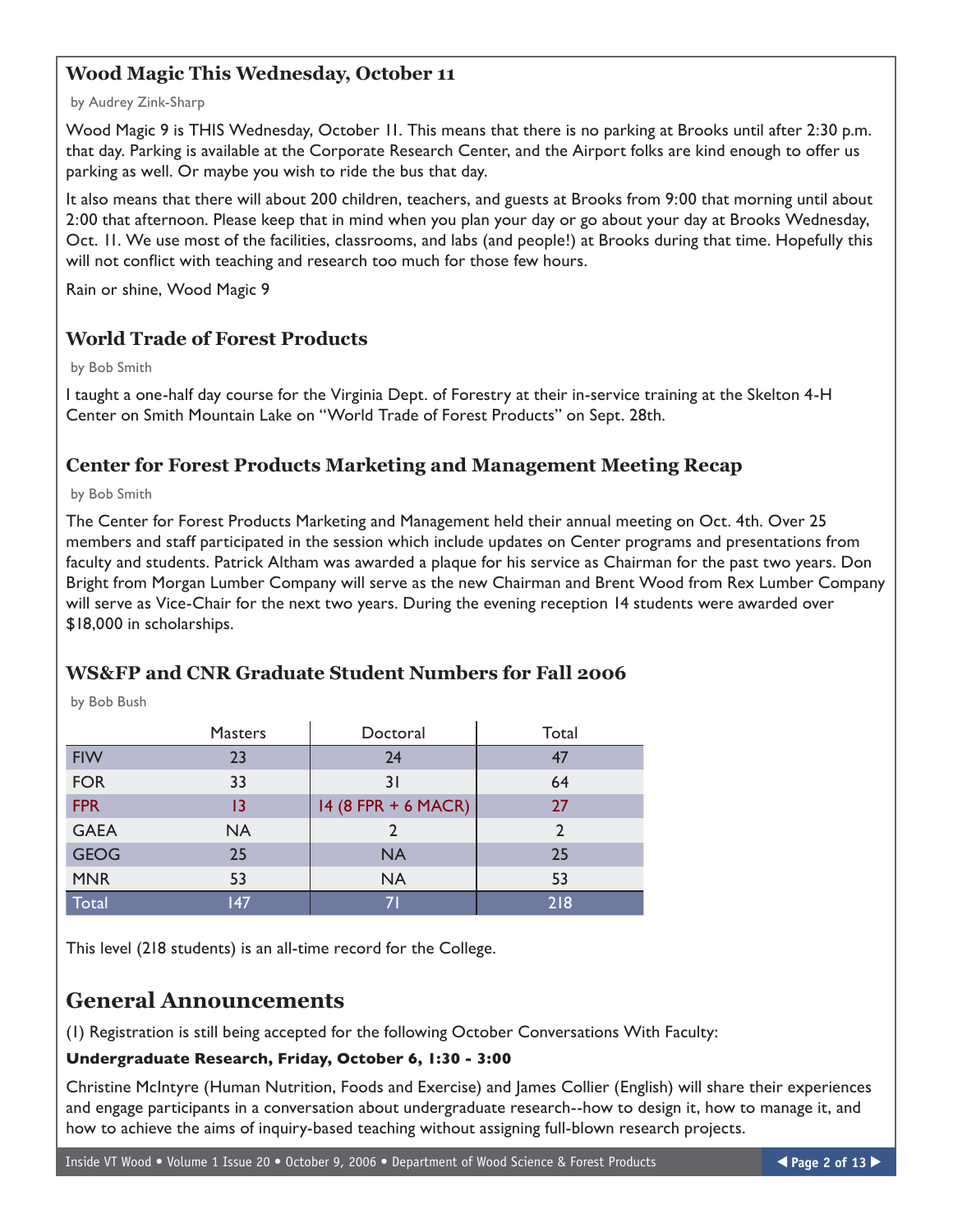#### **Achieving Diversity to Enhance Teaching and Learning, Friday, October 20, 1:30 - 3:00**

Mary Connerly (Management) and Richard Shingles (Political Science) will initiate this conversation by sharing their perspectives on the challenges, best practices, and considerations in designing and teaching courses with diversityrelated learning outcomes.

To register, go to: <http://www.ceut.vt.edu/events.html>

(2) Proposals are still being accepted for faculty study groups. For information, go to: http://www.ceut.vt.edu/ facstudy.html

(3) One group is seeking members: Peggy Meszaros (Human Development) and Mary Denson Moore (English) are forming a CEUT Faculty Study Group to study indicators of excellent teaching. While well known indicators or criteria for judging research exist, these same markers are essentially absent for teaching. The goal in this study group will be to read widely, examine what other colleges/universities are doing in this arena and to identify indicators that could be considered as judgments about teaching. If you are interested, please contact Mary Denson Moore at [mmoore@vt.edu](mailto:mmoore@vt.edu) or Peggy Meszaros at [meszaros@vt.edu.](mailto:meszaros@vt.edu)

#### **Mu of Virginia, the Virginia Tech Chapter of Phi Beta Kappa**

Mu of Virginia, the Virginia Tech Chapter of Phi Beta Kappa, invites nominations for this year's Al Sturm Awards. In addition to our traditional Research Award, we are proud to announce the creation of the Sturm Award for Excellence in the Creative Arts. Deadline for nominations is February 15, 2007. Details and Nomination Forms are available at:<http://filebox.vt.edu/users/pheilker/Sturm.Nominations.0607.pdf>

If you have questions, please contact Paul Heilker at [paul.heilker@vt.edu](mailto:paul.heilker@vt.edu) or 1-8444.

PH President, Mu of Virginia, Phi Beta Kappa Paul Heilker Co-Director of the Ph.D. in Rhetoric and Writing Associate Professor of English Department of English Virginia Tech

#### **Provost Special Summer Session Task Force**

One of the recommendations from the Provost Special Summer Session Task Force was to develop an incentive program to promote summer session as an integral component of a student's learning, discovery and engagement experience while with Virginia Tech. To that end, the Provost Office has established a Summer Session Grant Program that awards \$5,000 grants for departments to deliver individual courses in the 2007 summer session that are new to summer offerings.

Cross-college program development grants are also available. Proposed course offerings can be classroom-based, labs, online or blended. Criteria, application process, and key dates for the grants can be found at: <http://iddl.vt.edu/domains/summer/ssgp.php>

Applications for the Summer Session Grant Program can be submitted electronically between October 6 through November 6, 2006. Notification of awards will be made on November 17, 2006. The Summer Session Advisory Committee looks forward to receiving proposals from your department.

Dr. Thomas W. Wilkinson, Director Institute for Distance and Distributed Learning Virginia Tech telephone: 540.231.7327 fax: 540.231.2079 e-mail: [tom.wilkinson@vt.edu](mailto:tom.wilkinson@vt.edu) [www.iddl.vt.edu](http://www.iddl.vt.edu)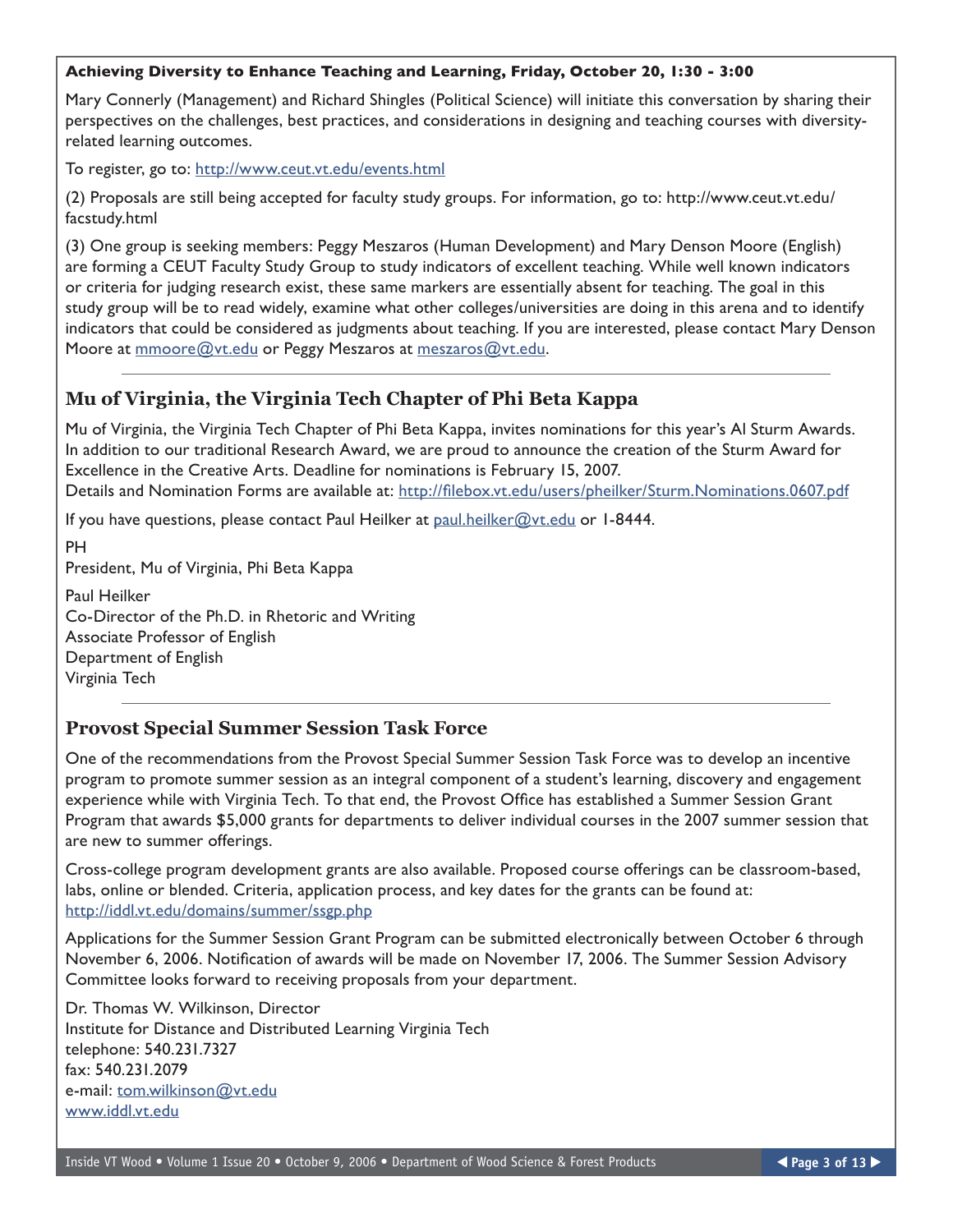## **Competitive Small Grants Program for Faculty to Support International Program Development at Virginia Tech**

#### **Program Overview:**

The Office of International Affairs and OIRED invite Virginia Tech faculty to apply for a limited number of small grants to support new initiatives in the following areas:

• Curricular projects for development of academic programs dealing with global issues

• Academic or research development projects to position grantees for larger external funding

• The cost of planning and administering new education abroad or student exchange programs

Only one grant per program will be considered. The Small Grants program is not for ongoing initiatives but rather to provide seed money to establish new programs. An extension or new direction in an existing program could be considered for funding if it is clearly demonstrated that the proposed change is significant.

#### **Program Objectives:**

- Develop and support academic programs that will contribute significantly to the university's international mission
- Facilitate and enhance interdisciplinary programs that have potential for obtaining external funding for further program development.

#### **Program Description:**

Up to \$1500 may be requested. Funds will be managed and accounted for according to established university procedures. A university-wide committee will review the proposals and make decisions on funding. Preference will be given to quality proposals that show some level of matching funds, which may be "in-kind" contributions.

Two grant cycles per year are anticipated. The deadline for applying for the Winter-Spring period (i.e., November - April) is November 15. Interested persons should review the full program description and application procedure at: http://www.oired.vt.edu/Education/Faculty/grants.htm

S.K. De Datta Associate Provost for International Affairs and Director of the Office of International Research, Education and Development (OIRED) 134 Burruss Hall Virginia Tech Blacksburg, VA 24061 PH 540-231-6452 AM FAX 540-231-5750 AM

PH 540-231-6338 PM FAX 540-231-6741 PM

## **Call for proposals: "Getting to know Europe"**

The European Commission has launched a "Getting to Know Europe" grant competition for activities that encourage greater understanding of the European Union and of the many ties between the United States and the European Union, in local communities in the US. Activities can include competitions, publications and other information products, training and briefing sessions, study and exchange visits, and town twinning arrangements.

The deadline for submissions is 8 November 2006.

For full details please visit the website at:<http://www.eurunion.org/infores/CallforProposGetttoKnowEU.htm>

Or contact Helen Henderson: [helen.henderson@ec.europa.eu](mailto:helen.henderson@ec.europa.eu)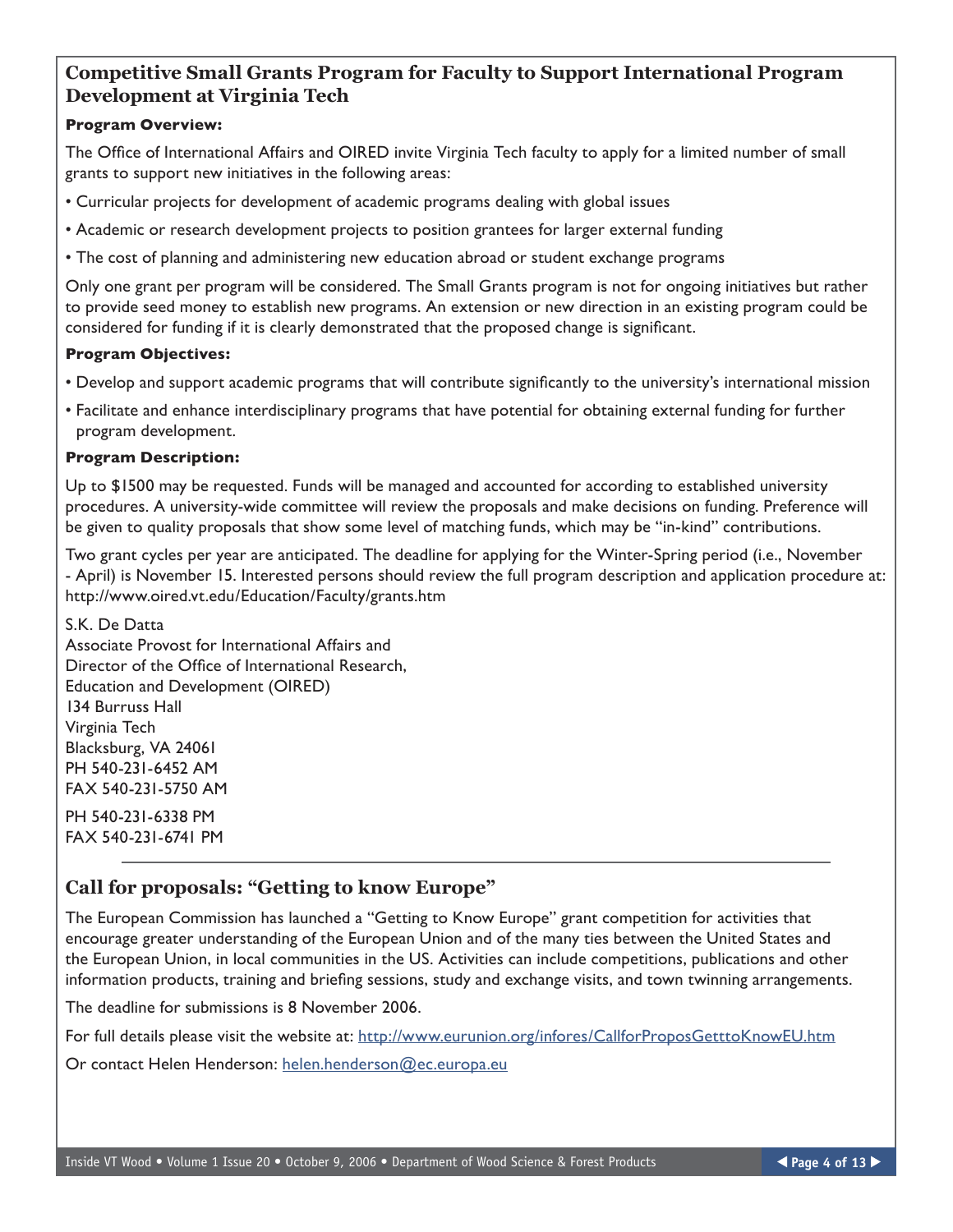## **23rd annual World Food Day Teleconference**

The 23rd annual World Food Day Teleconference will be held on Monday, October 16, between noon and 3:00 p.m. in 1810 Litton Reaves. The telecast will be hosted by Ray Suarez, a senior correspondent with the PBS Jim Lehrer NewsHour, and will feature a panel of three notable proponents of grassroots development including Deepa Narayan, senior adviser for Poverty Reduction and Economic Management at the World Bank. Panel discussion will be centered around civil society's increasing involvement in the fight against hunger and poverty.

Panelists will address such topics as the expanding role of individual activists, non-governmental organizations (NGOs), the information revolution, grassroots movements, debt relief for poor nations and the Millennium Development Goals. This event is open to students, faculty, and members of the Blacksburg community.

Please contact Miriam Rich for further information. Phone: 231-4153, and E-mail: [mrich@vt.edu](mailto:mrich@vt.edu)

## **GRDP Deadline is October 13th**

Deadline is fast approaching. Graduate Research and Development Program. The GRDP DEADLINE is OCTOBER 13th, 5:00 PM via online submission. Any questions, contact the GRDP program chair Joe at [gsa.grdp@vt.edu](mailto:gsa.grdp@vt.edu) Application and additional information available at: <http://www.gsa.uusa.vt.edu/GSA/Programs/GRDP.php/>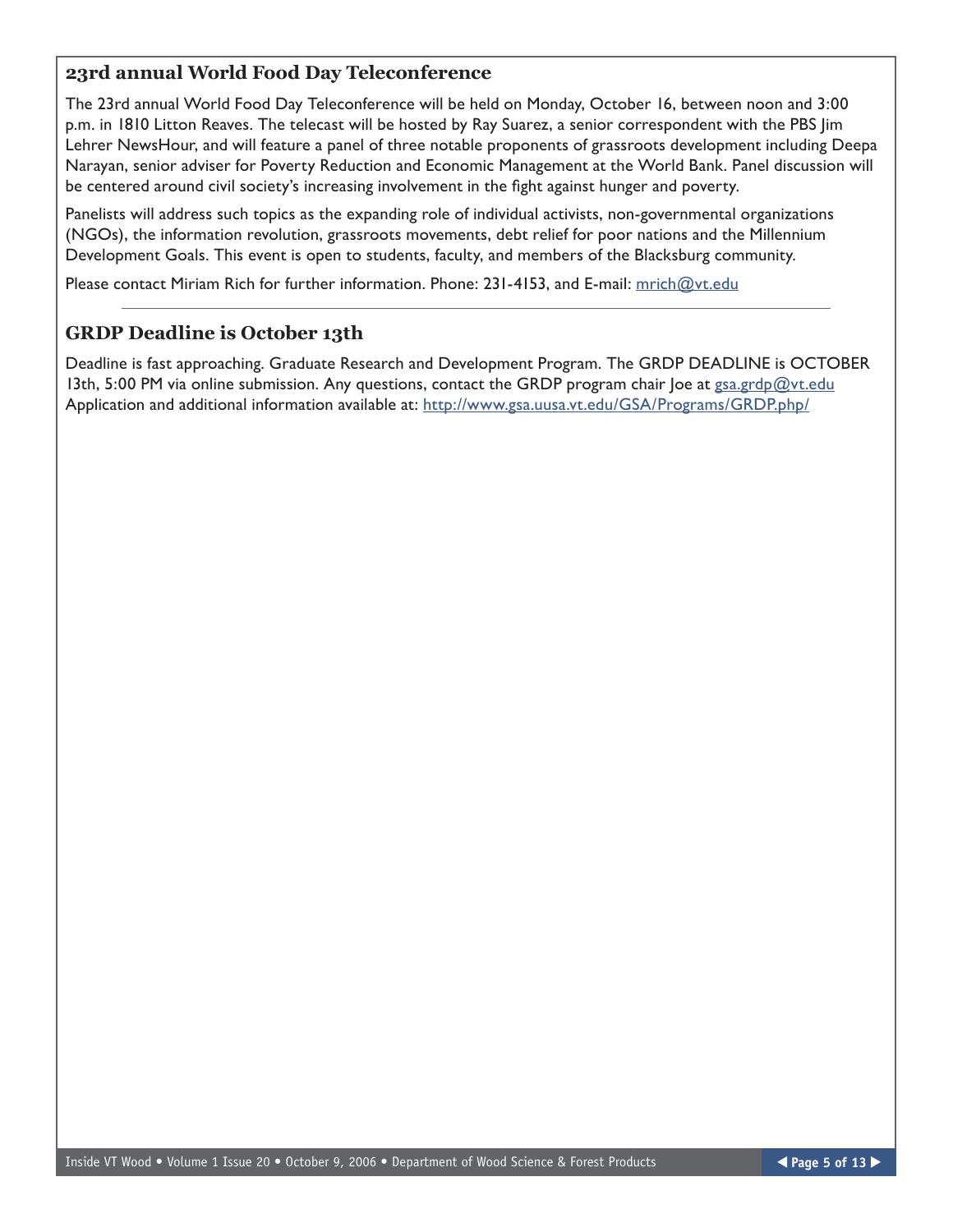# **Wood Week Revisited**

## **Student Scholarship Reception**

The following photos are from our Student Scholarship Awards and Recognition Reception held on Wednesday October 4, 2006 at the Inn at Virginia Tech. You can find the scholarship reception program with a full description of all scholarships and student photos [here](http://www.woodscience.vt.edu/students/scholarships/pdf/2006scholar.pdf).



From left to right - Front Row: Joshua Hartzog, John Foster, Jonathan Frey, Kevin Eberling, Jesse Paris, Ryan Anthony, Benjamin Ralston, Jonathan Pace

Back Row: Stuart Clontz, Brian Perkins, John Oliver, Randy Feehan, Thomas Blount, Josh Hosen, Brian Thompson, Jennifer Dvorsky, Daniel Roethle



Chip Frazier presents the WBC Scholarship to Thomas Blount



Chip Frazier presents the WBC Scholarship to Benjamin Ralston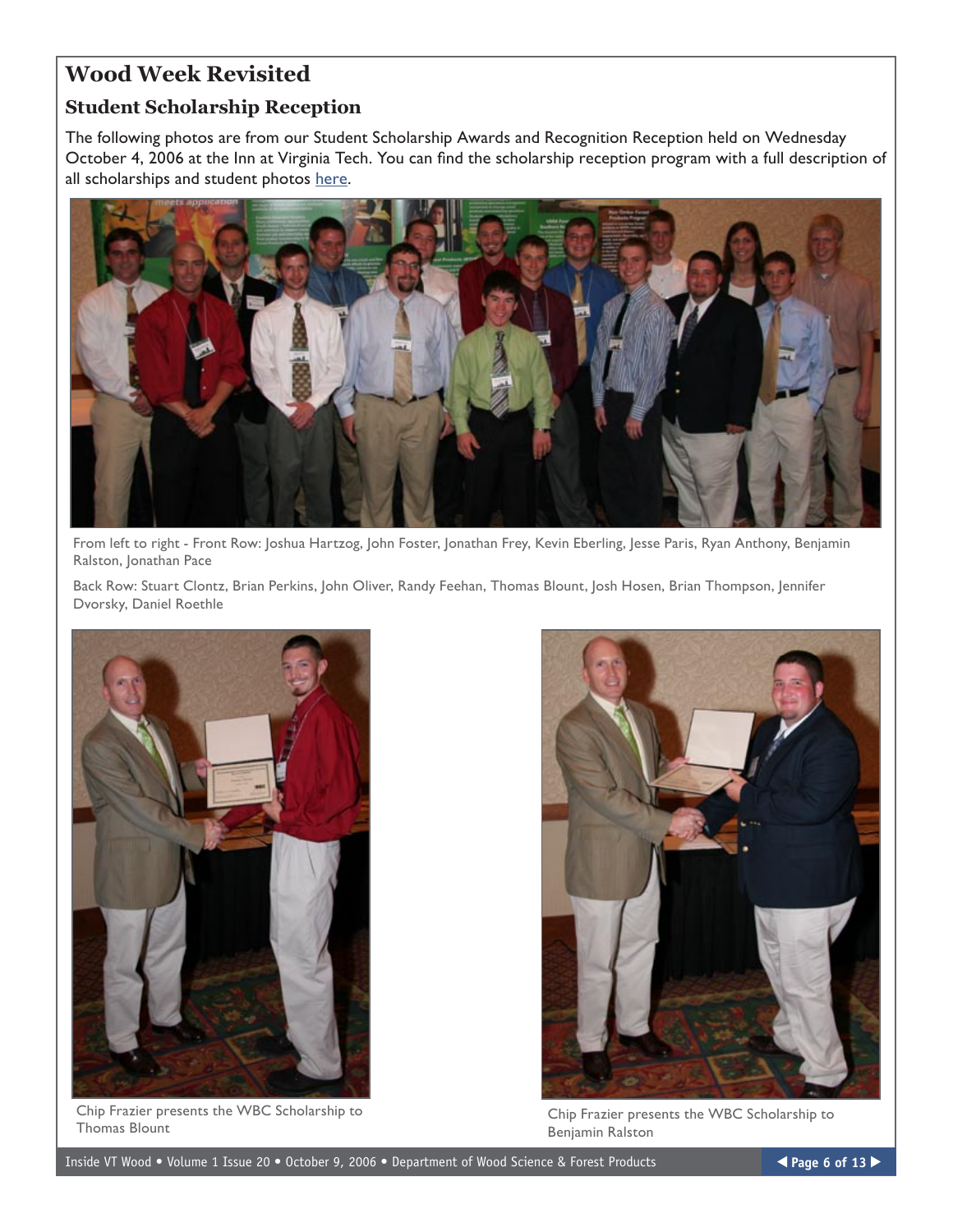

Wibke Pohle presents the PalletOne Scholarship to Ryan Anthony



Pat Altham presents the James W. Howard Atlanta Hardwood Corp. Scholarship to Jesse Paris



Paul Winistorfer presents the National Wooden Pallet and Container Association Scholarship to Jennifer Dvorsky



Tom Inman presents the Appalachian Hardwood Manufacturers, Inc. Scholarship to Brian Perkins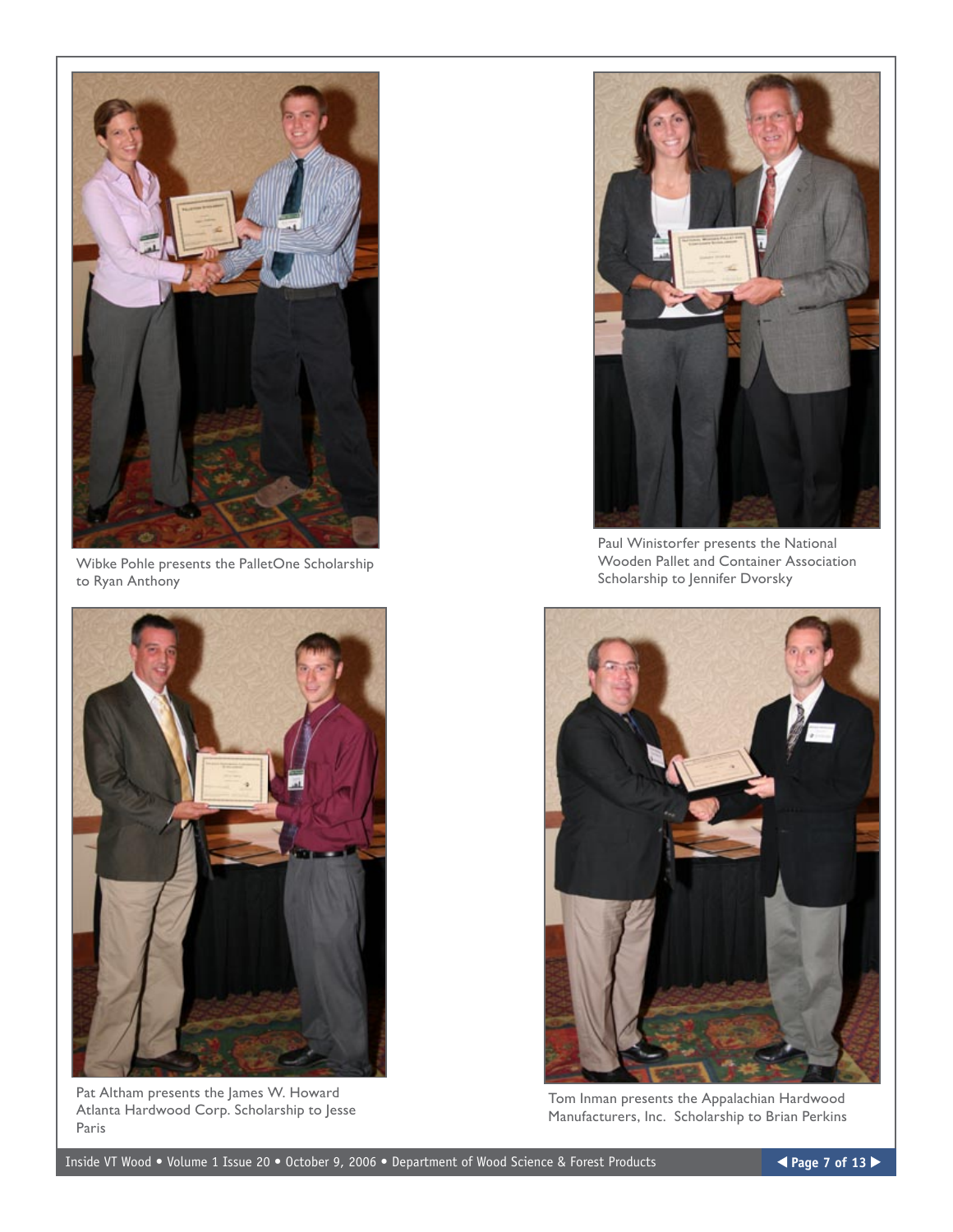

George Thomson presents the Baillie Lumber Co.<br>Scholarship to Stuart Clontz



Don Bright presents the Morgan Lumber Co. Scholarship to Jonathan Pace



Bob Miller presents the Frank Miller Lumber Co. Scholarship to Daniel Roethle



Bruce Griffith presents the Virginia Forest Products Association Scholarship to Josh Hosen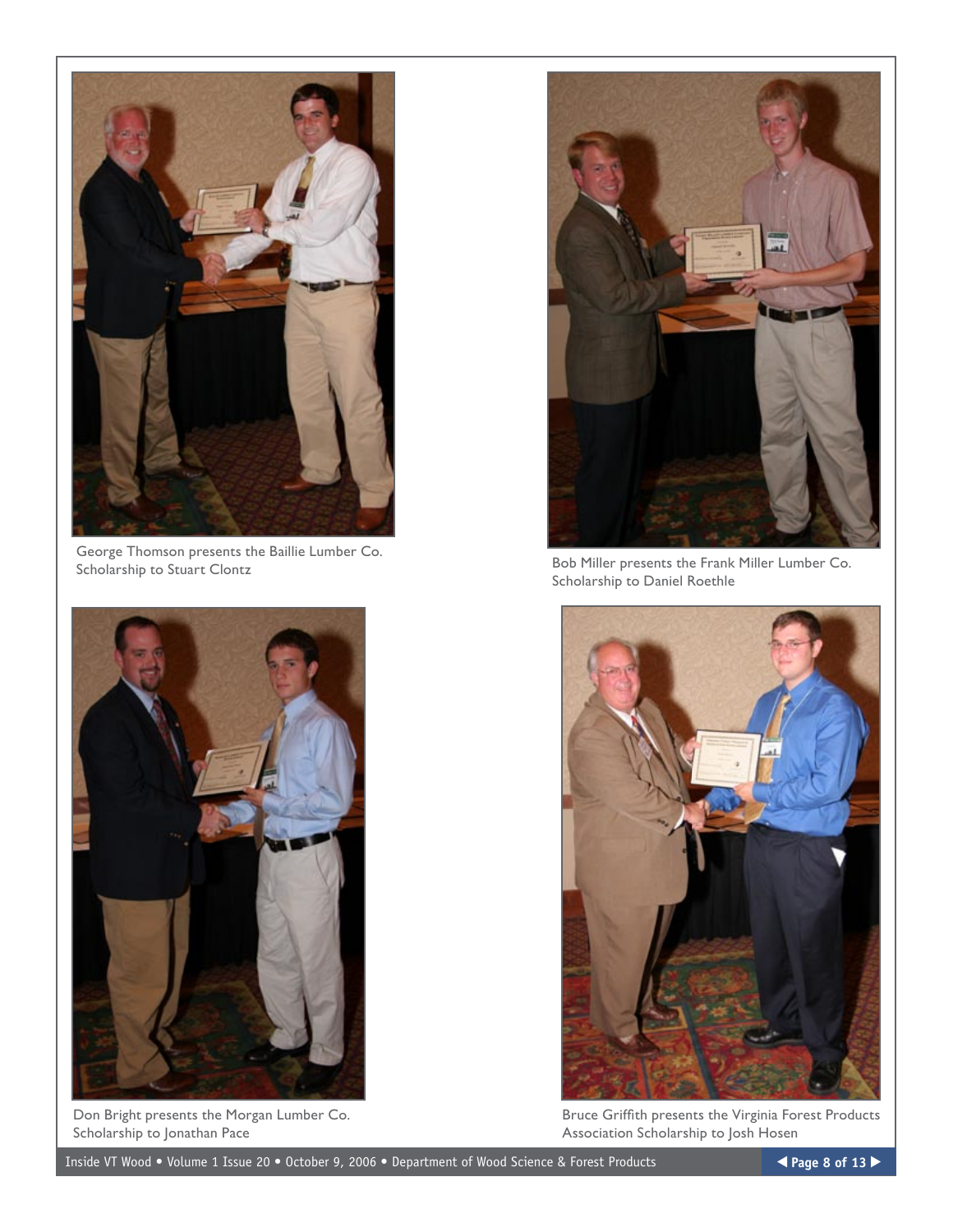

Paul Winistorfer presents the Boehm-Madisen Lumber Co. Scholarship to John Oliver



Paul Winistorfer presents the Hardwood Manufacturing Association Scholarship to Randy Feehan



Paul Winistorfer presents the Danzer Group Scholarship to Brian Thompson



Paul Winistorfer presents the Hardwood Publishing Co. Scholarship to Joshua Hartzog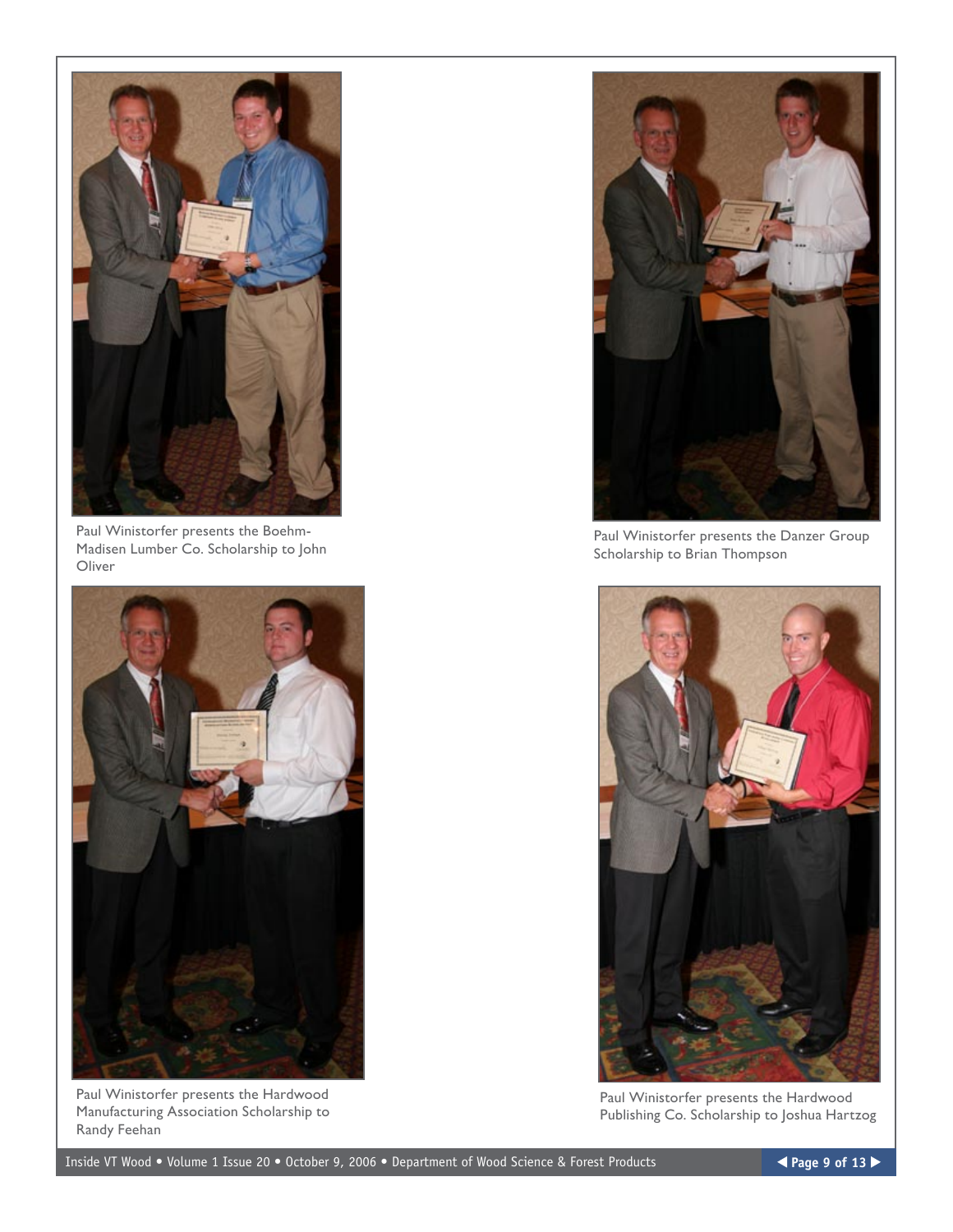

Paul Winistorfer presents the Jeld-Wen Foundation Scholarship to Ben Ralston



Marianne Stern presents the E. George Stern and Jean Stern Fromberg Memorial Scholarship to Josh Hosen



Hank Graeser presents the Bryan Graezer Memorial Scholarship to Jesse Paris



Paul Winistorfer presents the Victor Clay Barringer Scholarship to John Foster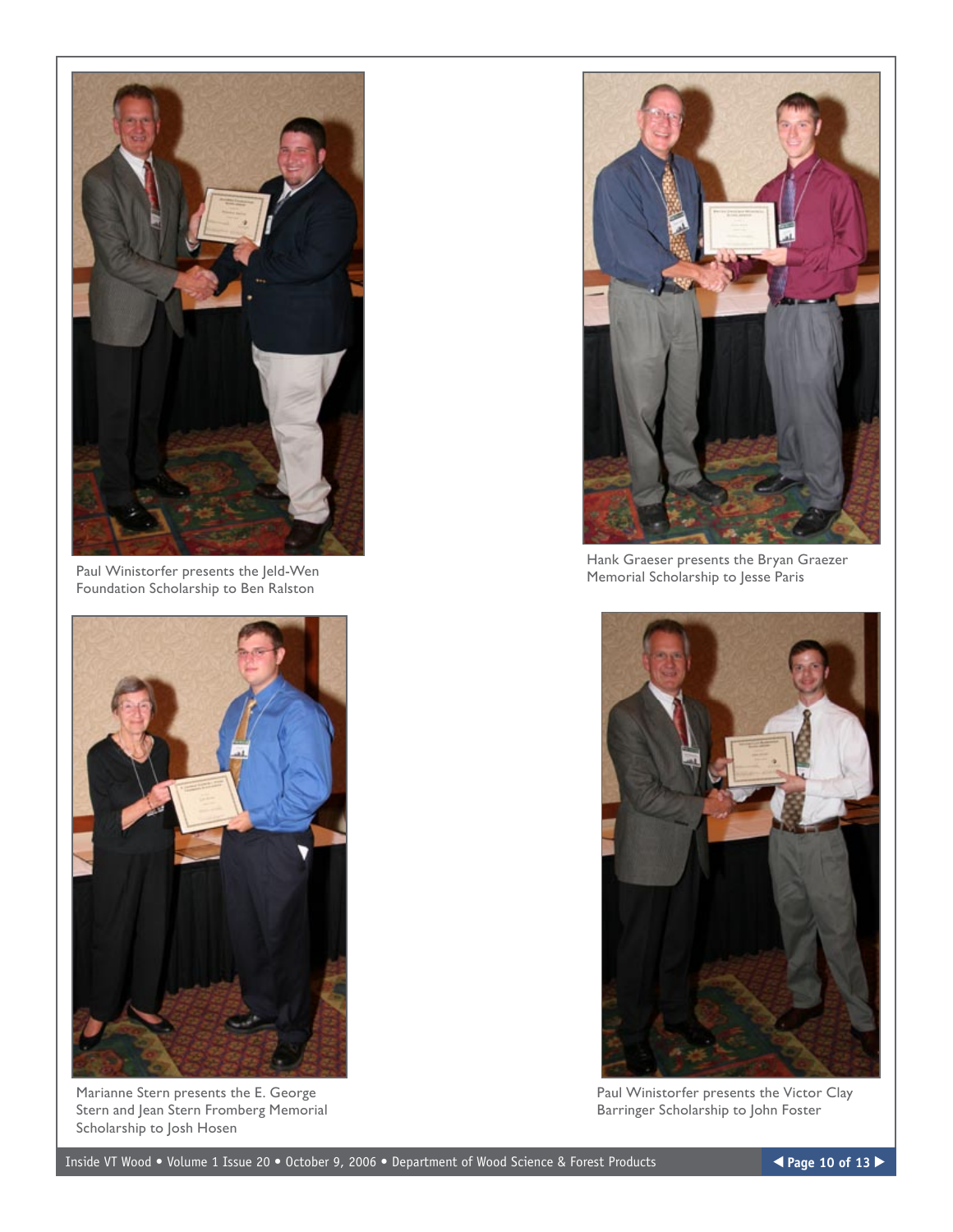

Audrey Zink-Sharp Ragsdale - Jonathan Frey, Kevin Eberling, Jennifer Dvorsky, Daniel Roethle, Jesse Paris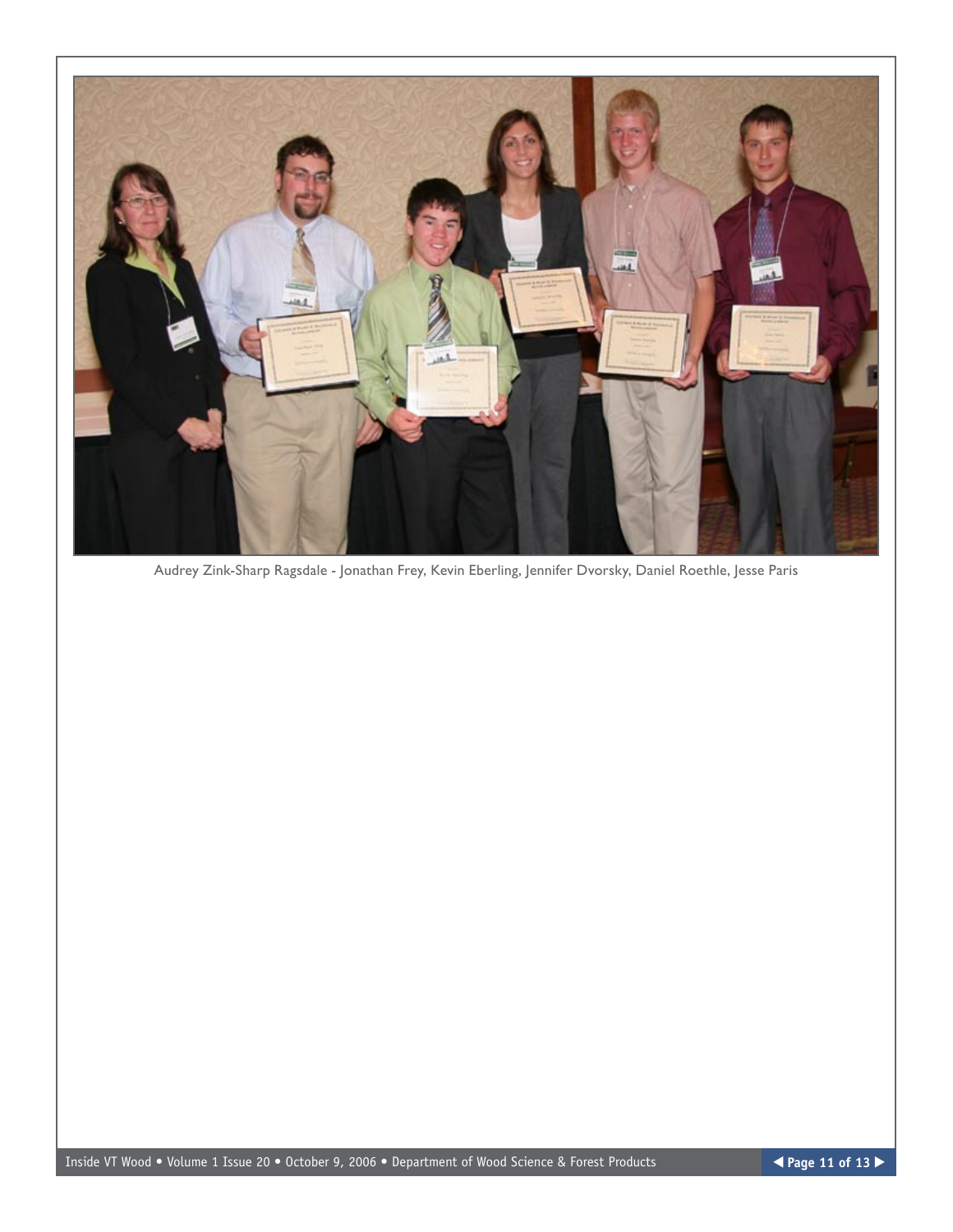## **Career Awareness Fair**

We had a very successful second annual career awareness fair in association with Wood Week 2006. The career fair was held in the Brooks Engineering Lab on Thursday October 5, 2006 from 9:30 am - 4:00 pm. Our special thanks to our industry partners for their participation and support of our students.